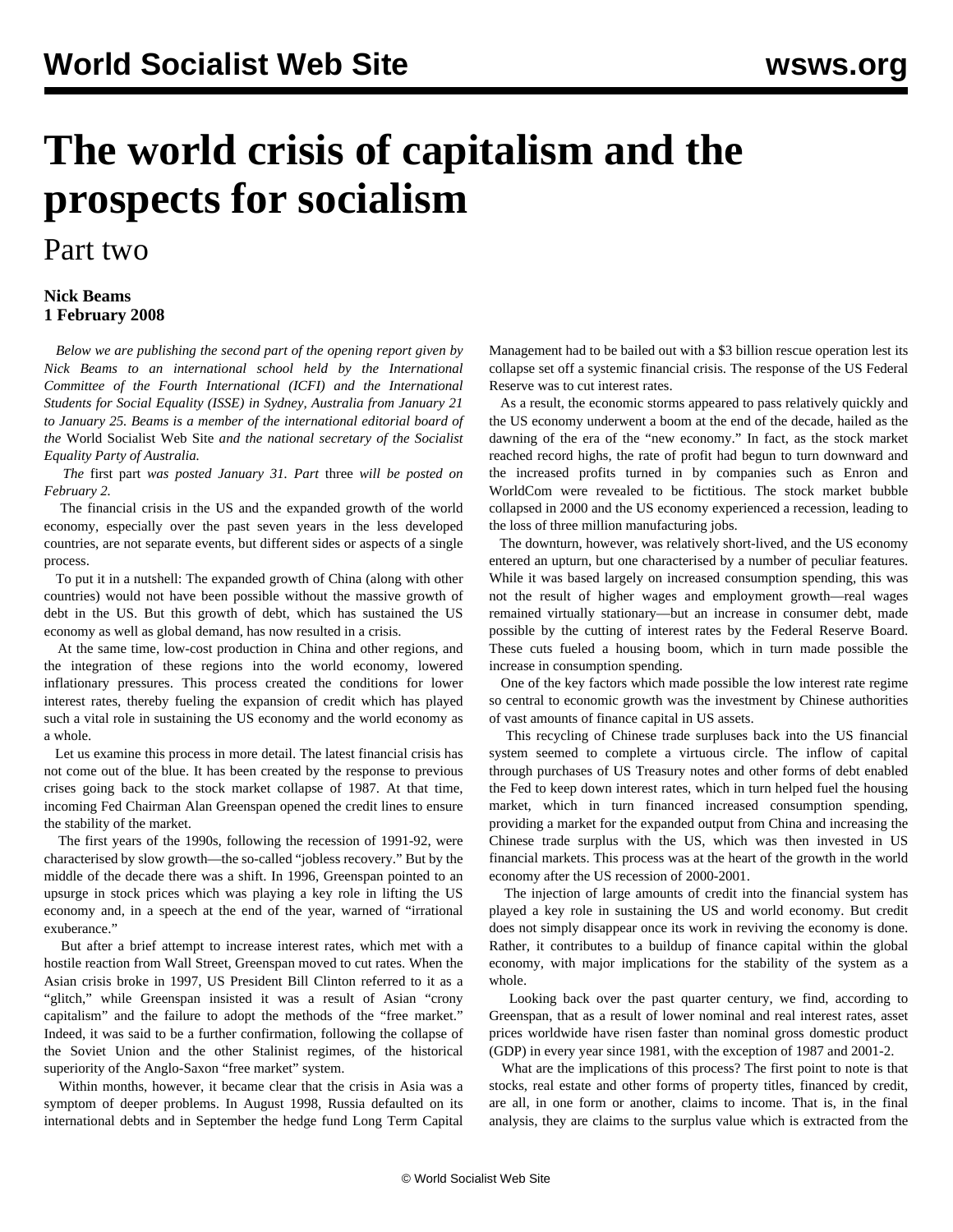working class.

 The value of such assets can rise faster than GDP provided that the proportion of national income going to profits is increasing—that is, if there is a greater pool of surplus value to draw from. But the process in which asset values, claims on income, rise faster than GDP cannot continue indefinitely.

 An indication of how far the process has gone was provided in an article in the *Financial Times* of June 25, 2007. It noted that prior to 1995, the ratio of personal sector wealth to GDP in the US tended to fluctuate at about an average of 3.4 to 1. The article noted: "Now, despite the paucity of savings in the US economy, the ratio stands at 4.1 to 1. A return to the long-run average would imply a fall in US personal net worth of approximately \$10,000 billion. With similar trends mirrored across much of the world, total global losses from the coming financial meltdown could easily reach \$25,000 billion to \$30,000 billion."

 According to the McKinsey Global Institute, by 2005 the stock of global financial assets had reached \$140 trillion—that is, more than three times global GDP. This compares with the situation in 1980 when the stock of global financial assets and global GDP were roughly equal.

 If we come to the US mortgage market, it is clear that for much of this decade it has taken the form of a Ponzi scheme. That is, assets in the form of mortgage debts derived their value not from the expected stream of income payments—it was clear that in the case of subprime loans there was no possibility of keeping up payments—but from the expectation that the value of the underlying asset would keep rising as more credit became available and boosted the market. And a rising market meant that greater risks could be taken because the assets backing the debt—houses—had risen in value.

 In 2001, subprimes accounted for 8.6 percent (\$190 billion) of mortgage originations. By 2005, this had risen to 20 percent (\$625 billion). These mortgages were then sold off in the form of financial assets. In 2001, socalled securitised subprimes amounted to just \$95 billion; by 2005 this had grown to \$507 billion.

 In previous times banks that originated mortgages had to assess the risk. This was the era of so-called 3-6-3 banking: Borrow money at 3 percent, lend it to home buyers at 6 percent, and head for the golf course at 3 o'clock.

 In the new financial world risk assessment was to a great extent done away with. There was no need for mortgage originators to undertake this task because the mortgage would be sold off to another institution. The mortgage originator would not bear the risk. How was risk supposed to be assessed? By the risk assessment agencies such as Standard and Poor's, Moody's and Fitch. They played a vital role in ensuring that the debt packages based on subprime and other risky mortgages were given a high rating. And it was in their interest to do so.

 According to one recent study of the subprime crisis, fees paid to the rating agencies for helping to market mortgage bonds "were about twice as high as they were for rating corporate bonds—the traditional business of ratings firms. Moody's got 44 percent of its revenue in 2006 from rating 'structured finance' (student loans, credit card debt and mortgages)" (L Randall Wray, "Lessons from the Subprime Meltdown," Levy Economics Institute, December 2007, p. 21).

 Now the whole subprime market has collapsed. It is estimated that "well over a trillion dollars of subprime US mortgages will lose one half their value" (Wray, p. 22).

 The expansion of credit not only boosted house prices, but led to an even bigger increase in debt. "[W]hile real estate values easily doubled over the past decade, from \$10 trillion in 1997 to well over \$20 trillion by 2005, home mortgage liabilities rose even faster, from less than \$2 trillion in 1997 to \$10 trillion in 2005. (Indeed, between 2002-06, total credit grew by \$8 trillion while GDP only grew by \$2.8 trillion)" (Wray, p. 27).

One of the chief mechanisms for the creation of this financial bubble has

been the securitisation of mortgages—the aggregation of large numbers of mortgages into debt packages which are then sold off. This was supposed to shift risk off the balance sheets of banks and other financial institutions. But what has happened is the risk that was sent out the front door has come in the back because the risky debts have been purchased by offbalance sheet organisations set up by the banks—so-called "structured investment vehicles" (SIVs). The increased role of subprime mortgages in the creation of these securities is made clear in the following table published by the IMF.

 The securitisation process has meant that, via a roundabout route, banks now hold packages of mortgages originated by organisations that had no interest in evaluating whether they could be serviced. This means that banks now hold the debt of borrowers whose risk has never been assessed. This process, which returned large profits, was based on one crucial assumption: that the continuous supply of credit would ensure that house prices would keep rising, so there was no need to assess the risk of the borrower because in the case of default the house could simply be sold off and realise more than the purchase price.

 That assumption held good for about a decade after 1994 and only began to turn sour in 2005-2006 when they began to decline. In 2004 the Case-Shiller home-price index increased 20 percent over the previous year. In 2006 it declined 5 percent.

 There was a fundamental flaw in the housing bubble—the income of the vast majority of working class families, which must be used to pay off mortgage debt, has been decreasing or stagnant since the end of the last recession in 2001. In the past eight years, the level of US GDP has increased by more than a quarter, while median wages have fallen by 4 percent.

 The financial problems go beyond the subprime mortgage market. In the commercial paper market—where firms raise cash through the issuing of short-term debt—there is about \$2.2 trillion outstanding, of which \$1.2 trillion is backed by residential mortgages, credit card receivables, car loans, and other bonds. There could be as much as half a trillion dollars of potentially worthless paper held by the biggest banks (Wray, p. 36).

 Now there are warnings (see e.g., *Financial Times*, January 14, 2008) that credit default swaps, an insurance system for debts, could be the next area to experience a crisis.

 No one really knows the full extent of the losses. When the subprime crisis was starting to break, Bernanke estimated the losses in the range of \$50 billion to \$100 billion. Now, expected losses range from \$300 to \$400 billion. But it could be much more. According to one estimate, if house prices fell by as much as 30 percent, credit losses could reach \$900 billion. (See Jan Kregel Minsky's "Cushions of Safety," published by the Levy Institute).

 Apart from the situation facing the banks, there is the issue of the impact of the housing slump on the level of consumption spending in the US, which plays such a decisive role in providing a market for the goods manufactured in China and the rest of Asia.

 With real incomes stagnant or falling for all but the top 20 percent or so of the American population, the increase in house prices has played a crucial role in financing the increasing debt incurred by large sections of the population. Since 2002, home equity cash-outs have totaled \$1.2 trillion, equivalent to 46 percent of the increase in consumption spending over this period. The social consequences are enormous, as David North made clear in his report to the national aggregate of the SEP in the US held earlier this month (See ["Notes on the political and economic crisis of](/en/articles/2008/01/rept-j11.html) [the world capitalist system and the perspective and tasks of the Socialist](/en/articles/2008/01/rept-j11.html) [Equality Party"](/en/articles/2008/01/rept-j11.html)).

 "Thus, the collapse of housing prices deprives the broad mass of working Americans of one of the principal means by which they have sought to counteract the financial burdens created by three-and-a-half decades of wage stagnation. The income of a male worker in his 30s is